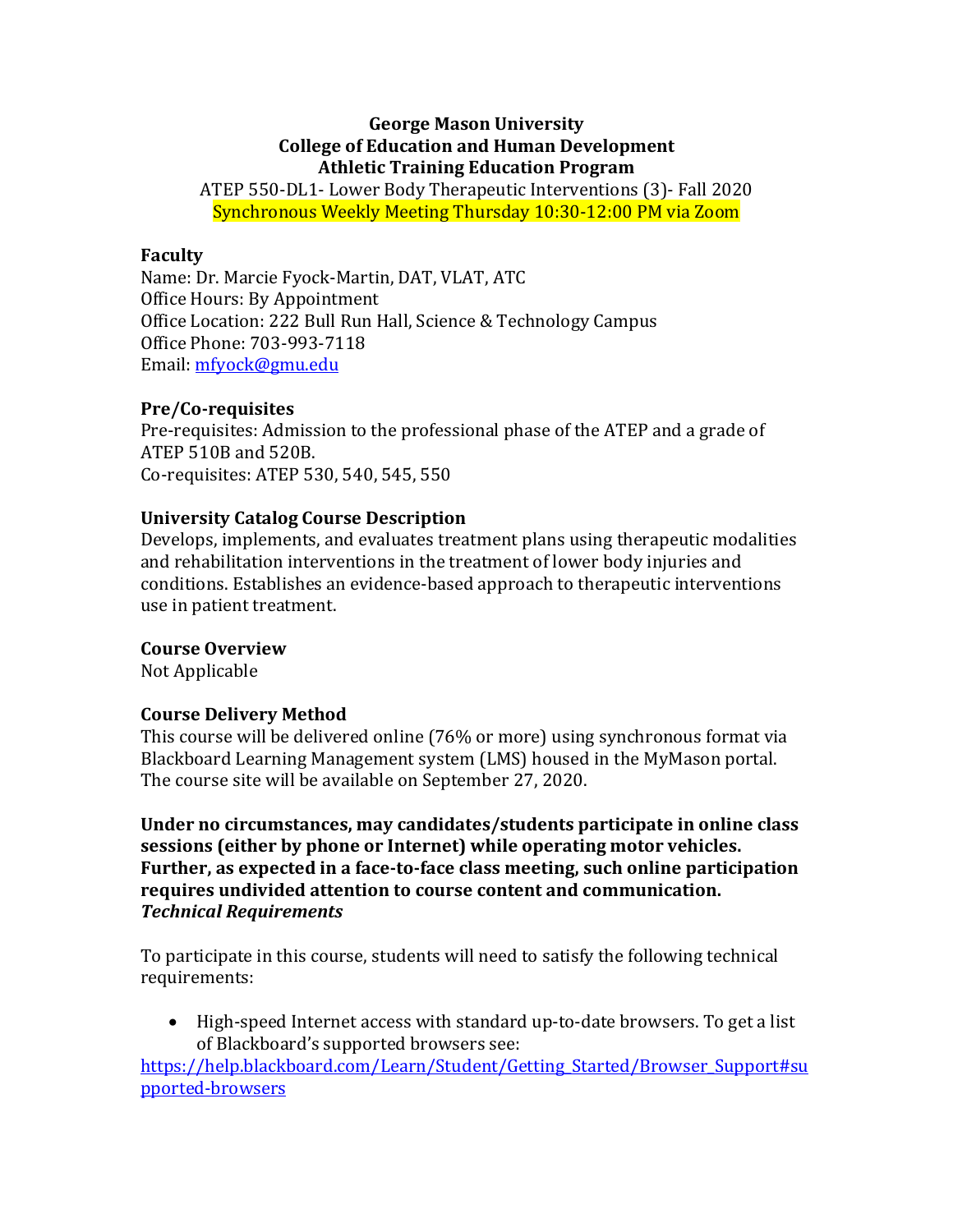To get a list of supported operation systems on different devices see: https://help.blackboard.com/Learn/Student/Getting Started/Browser Support#te sted-devices-and-operating-systems

- Students must maintain consistent and reliable access to their GMU email and Blackboard, as these are the official methods of communication for this course.
- Students will need a headset microphone for use with the Blackboard Collaborate web conferencing tool. [Delete this sentence if not applicable.]
- Students may be asked to create logins and passwords on supplemental websites and/or to download trial software to their computer or tablet as part of course requirements.
- The following software plug-ins for PCs and Macs, respectively, are available for free download: [Add or delete options, as desire.]
	- o Adobe Acrobat Reader: https://get.adobe.com/reader/
	- o Windows Media Player:

https://support.microsoft.com/en-us/help/14209/get-windows-media-player

 $\overline{\circ}$  Apple Quick Time Player: www.apple.com/quicktime/download/

# *Expectations*

• Course Week:

Our course week will begin on the day that our synchronous meetings take place as indicated on the Schedule of Classes.

• Log-in Frequency:

Students must actively check the course Blackboard site and their GMU email for communications from the instructor, class discussions, and/or access to course materials at least 5 times per week. In addition, students must log-in for all scheduled online synchronous meetings.

# • Participation:

Students are expected to actively engage in all course activities throughout the semester, which includes viewing all course materials, completing course activities and assignments, and participating in course discussions and group interactions.

• Technical Competence:

Students are expected to demonstrate competence in the use of all course technology. Students who are struggling with technical components of the course are expected to seek assistance from the instructor and/or College or University technical services.

# • Technical Issues:

Students should anticipate some technical difficulties during the semester and should, therefore, budget their time accordingly. Late work will not be accepted based on individual technical issues.

• Workload:

Please be aware that this course is not self-paced. Students are expected to meet specific deadlines and *due dates* listed in the Class Schedule section of this syllabus. It is the student's responsibility to keep track of the weekly course schedule of topics, readings, activities and assignments due.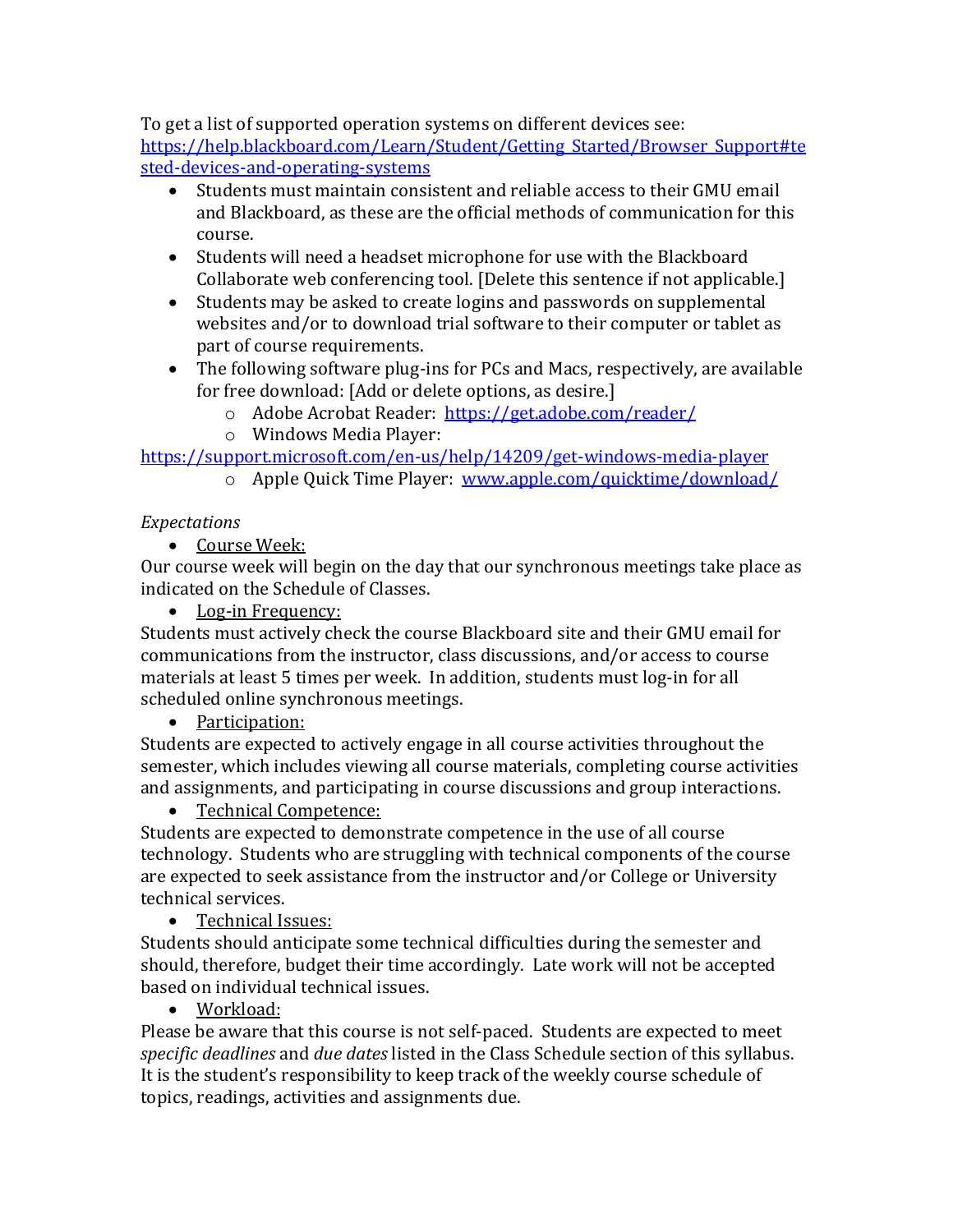# • Instructor Support:

Students may schedule a one-on-one meeting to discuss course requirements, content or other course-related issues. Those unable to come to a Mason campus can meet with the instructor via telephone or web conference. Students should email the instructor to schedule a one-on-one session, including their preferred meeting method and suggested dates/times.

• Netiquette:

The course environment is a collaborative space. Experience shows that even an innocent remark typed in the online environment can be misconstrued. Students must always re-read their responses carefully before posting them, so as others do not consider them as personal offenses. *Be positive in your approach with others and diplomatic in selecting your words.* Remember that you are not competing with classmates, but sharing information and learning from others. All faculty are similarly expected to be respectful in all communications.

• Accommodations:

Online learners who require effective accommodations to insure accessibility must be registered with George Mason University Disability Services.

# **Learner Outcomes or Objectives**

This course is designed to enable students to do the following:

- 1. Review the healing process and incorporate therapeutic interventions suitable to each phase;
- 2. Select appropriate therapeutic interventions for lower body injuries;
- 3. Differentiate flexibility techniques used in prevention and rehabilitation of lower body injuries;
- 4. Explain muscular strength testing techniques;
- 5. Indicate appropriate joint mobilization techniques;
- 6. Explain therapeutic exercises used for specific lower body injuries;
- 7. Identify return to sport criteria and testing for each joint of the lower body;
- 8. Define long and short-term rehabilitative goals appropriate for specific lower body injuries;
- 9. Identify therapeutic exercise equipment, techniques and principles;
- 10. Develop rehabilitative plans specific to lower body injuries;
- 11. Synthesize the literature to develop an evidence-based research project (to include but not limited to case study, clinical research project, critical appraisal of topic) for athletic-training related topic;
- 12. Evaluate abnormal gait patterns.

# **Accreditation Standards**

The course meets Commission on Accreditation of Athletic Training Education (CAATE) competencies and proficiencies in one or more of the following content areas: evidence-based practice, prevention and health promotion, clinical examination and diagnosis, acute care of injury and illness, therapeutic interventions,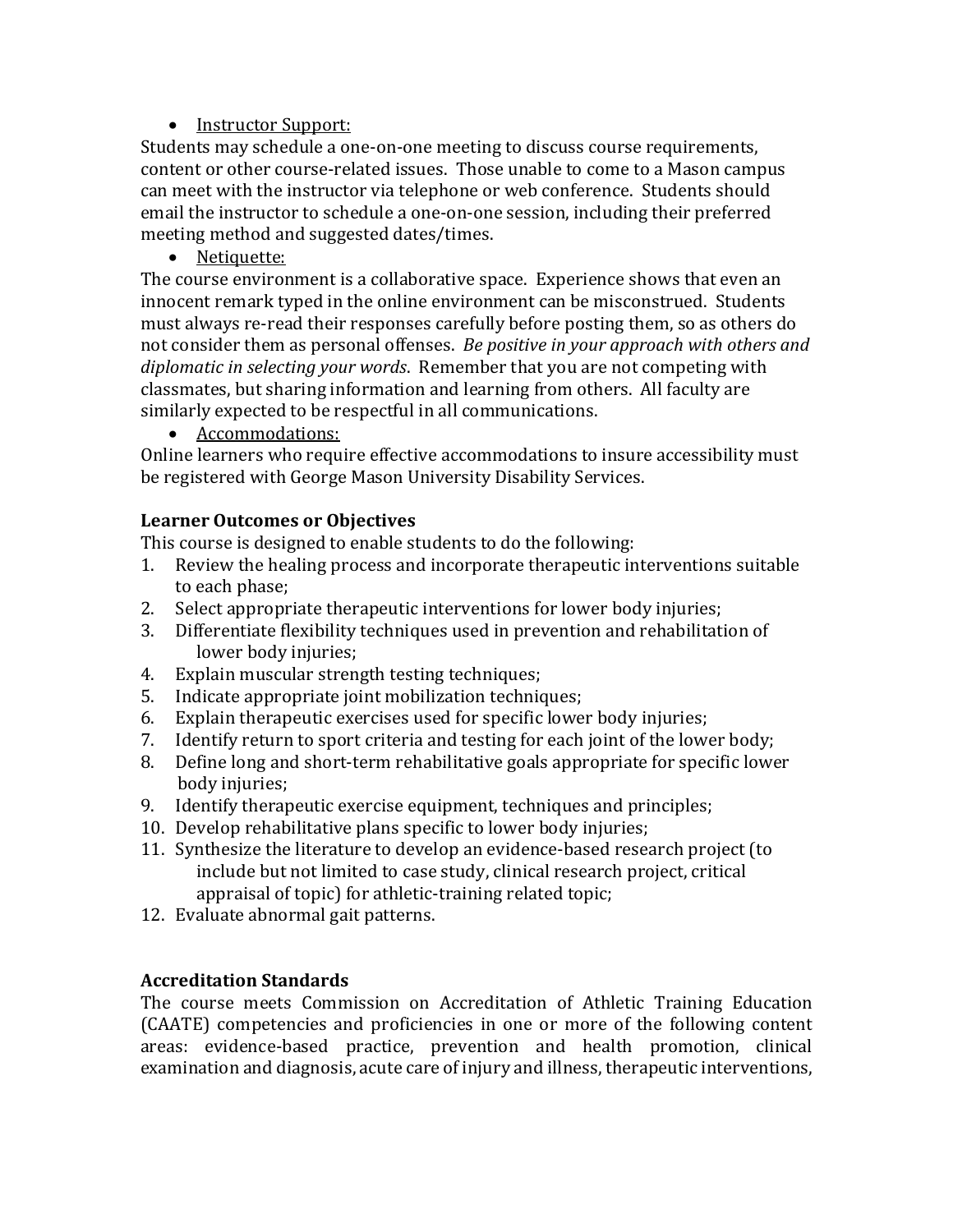psychosocial strategies and referral, healthcare administration, professional development and responsibility.

# **Required Texts**

- 1. Prentice, W. (2015). *Rehabilitation Techniques for Sports Medicine and Athletic Training.* (7<sup>th</sup> ed.). Slack Incorporated.
- 2. Draper, D. (2021) *Therapeutic Modalities-The Art and Science* (3<sup>rd</sup> ed.) Wolters Kluwer.
- 3. Additional readings as assigned

# **Course Performance Evaluation**

Students will be evaluated on content standards (knowledge gained) and performance (demonstration of the content). Content standards may be assessed via written assignments and exams. Students are expected to submit all assignments on time in the manner outlined by the instructor (e.g., Blackboard, hard copy).

*Quizzes*- Weekly quizzes will be given through Blackboard and will be on topics covered in the lectures, PPT, and supplemental materials provided. These quizzes will be timed and you will only have one chance at completing them. All efforts for academic honesty will be taken.

*Examinations* – Five exams (4 midterm examinations and 1 final examination) will be issued with multiple choice, true/false, fill in the blank, matching, short answer, and essay questions. Each examination will test the material covered in class and assigned readings. Final examination is cumulative. All efforts for academic honesty will be taken.

*Critically Appraised Topic Assignment* - A critically appraised topic (CAT) is essentially a brief systematic review and critique of the most current and best available evidence to answer a focused clinical question. These questions should be related to the recognition, rehabilitation, and prevention of sport-related injuries. You are required to create an appropriate focused clinical question, conduct a EBM search and identify a minimum of 6-10 ORIGINAL (research) peerreviewed manuscripts relevant to the proposed clinical question. The proposed clinical question **must be** approved by instructor and directly related to therapeutic interventions. You will then create the introduction/clinical scenario establishing the background driving the need for the CAT manuscript. A complete assignment description and grading rubric will be available on Blackboard.

## *Professionalism*

Students are expected to exhibit professional behaviors and dispositions at all times. It is critical that each student conduct himself/herself in an appropriate manner and decorum fitting of a health care provider. Making light of injuries, conditions, or illnesses or any action that is not respectful to the class, instructor, or patient study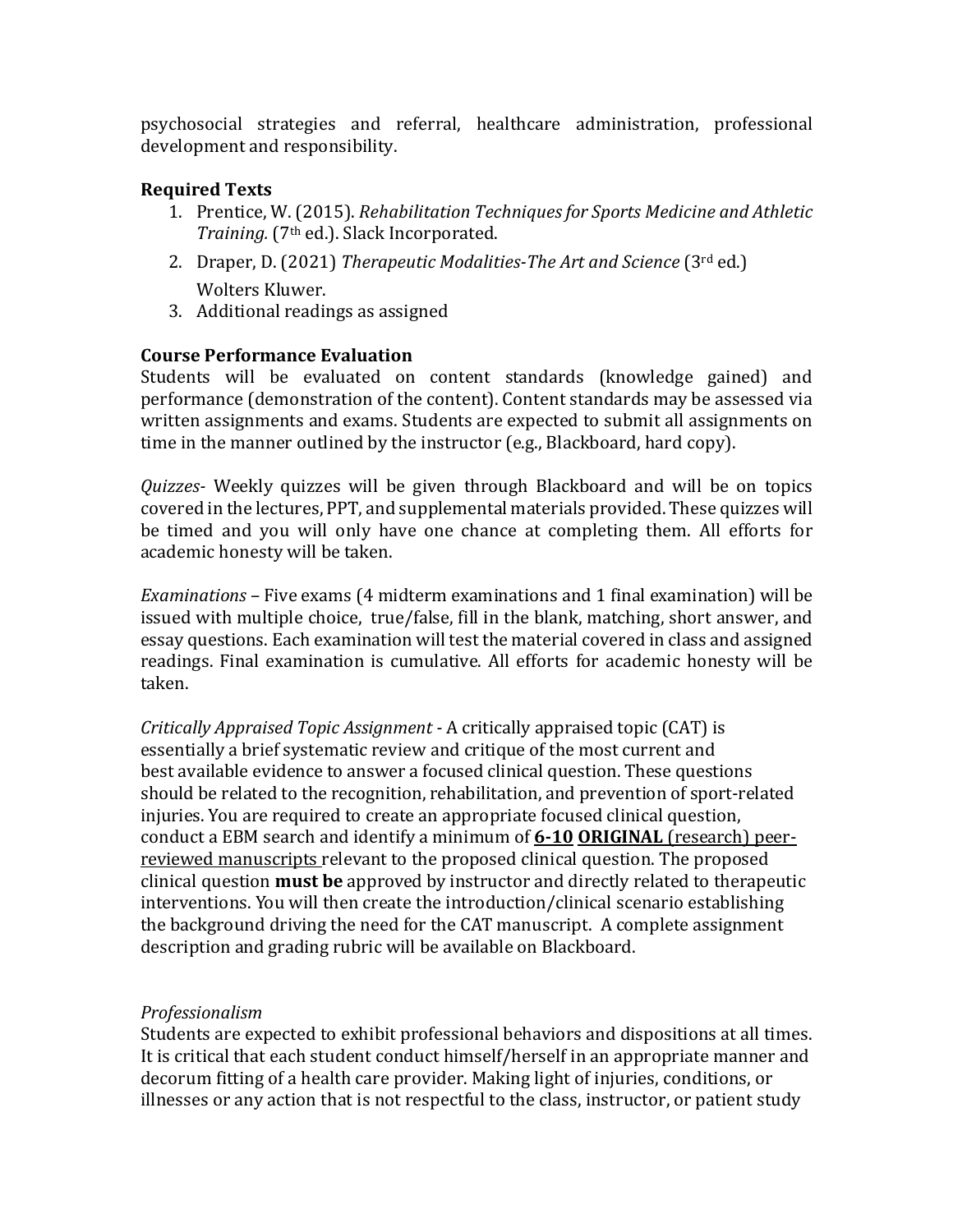will not be tolerated. Submission of documents or assignments should not include personal information and should comply with Health Insurance Portability & Accountability Act (HIPAA) regulations.

- *Communication When communicating with the instructor and classmates,* either face-to-face or via email, students should address the other person appropriately, use appropriate language and maintain a civil demeanor.
- *Responsibility/Accountability/ Honesty/Integrity-Professionals take responsibility for their actions and are accountable. This can occur at multiple levels but generally consists of being on time, completing assignments on time,* submitting work that is of the appropriate quality, honoring commitments and *owning up to mistakes. Students are expected to interact with the instructor and classmates in appropriate, respectful and civil behaviors. Professionals keep* their word when committing to something and act in an ethical and *respectful manner. See George Mason University policy for further guidance.*
- Professionalism evaluation Any professionalism violation will be documented by the instructor. Violations will result in a 1-point deduction per episode from *the final point total.*

#### *Attendance*

Attending, being on-time for class, active and prepared participation and respect for peers and instructor are important components of this course. Therefore, students will lose credit for not attending and contributing to the class. **An unexcused** absence will result in a point reduction of the student's final grade. Each late **arrival will result in 1point reduction of the student's final grade.** If a student arrives more than 10 minutes after the beginning of class, it will be recorded as an unexcused absent even if the student attends the class. Excused absences include the following: illness (must bring a receipt or note from a doctor), family death, athletic/academic event(contact instructor in advance), and others at the discretion of the instructor. For known upcoming absences, students must contact the instructor at least one week in advance to the missed class to make up work. In the case of illness or some other unforeseen absence, the student must contact the instructor before the course meeting via e-mail. At the next attended class meeting the student will discuss material that is to be completed. **Students will have one week from the excused absence to complete any missed assignments.** It is the student's obligation to pursue any make-up work. Attendance will be recorded at the beginning of class.

## **Grading Scale**

| <b>Evaluation type</b>   |   | Number   % of Total Grade | <b>Course Objectives</b> |
|--------------------------|---|---------------------------|--------------------------|
| Written exams            | 4 | 30                        |                          |
| Comprehensive Final Exam |   | 20                        | 1.12                     |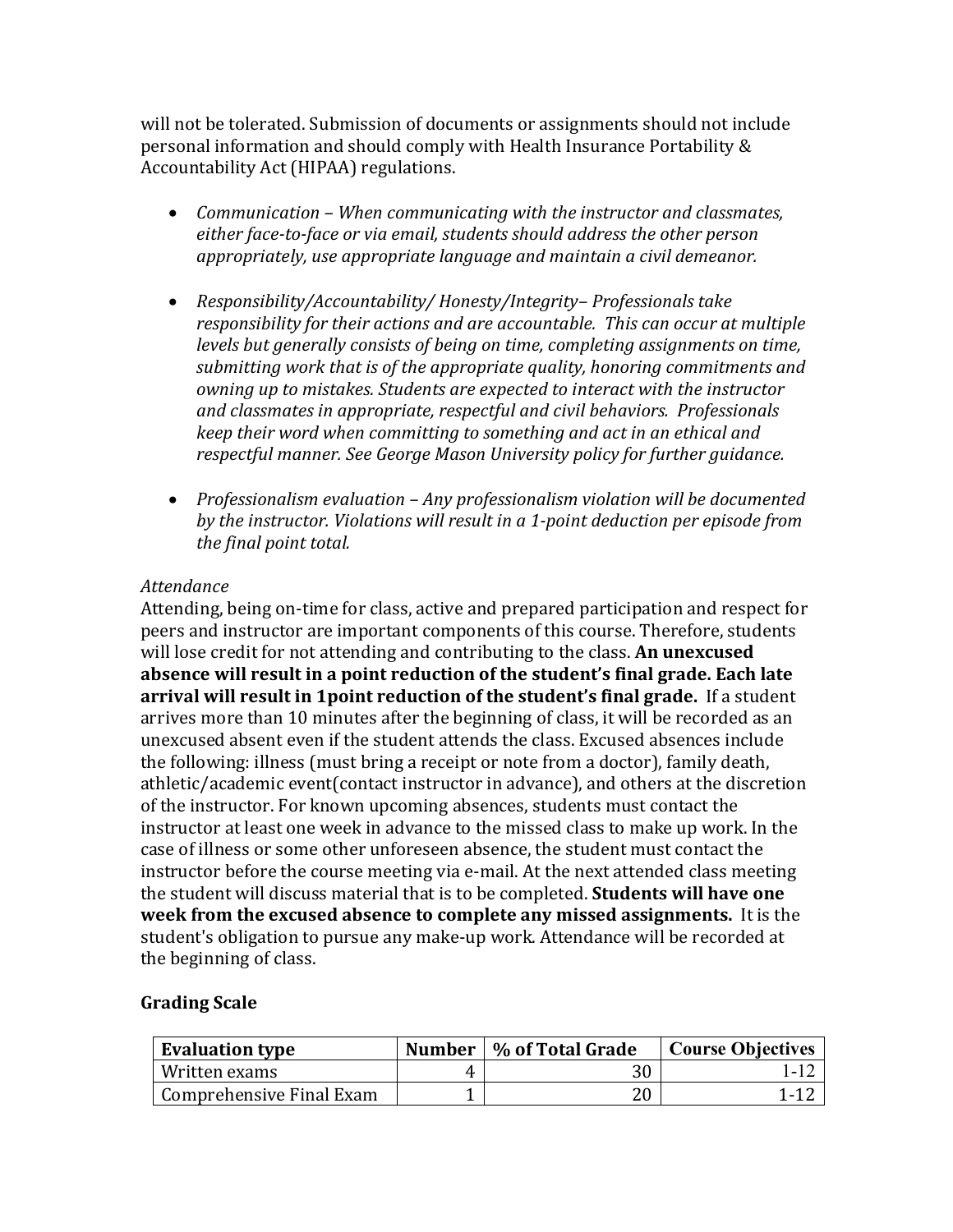| Quizzes                    |    |  |
|----------------------------|----|--|
| <b>CAT Assignment</b>      | າດ |  |
| Attendance/Professionalism |    |  |
| <b>TOTAI</b>               | 00 |  |

**Students will be evaluated on content standards (knowledge gained).** All work is due by 10:30 am (EST) on Thursday unless otherwise specified.

The student's final letter grade will be earned based on the following scale:

| Grade     | Percentage   |
|-----------|--------------|
|           | $94 - 100\%$ |
| А-        | $90 - 93\%$  |
| $B+$      | $88 - 89\%$  |
| B         | $84 - 87%$   |
| B-        | $80 - 83\%$  |
| $\subset$ | $70 - 79\%$  |
|           | $0 - 69\%$   |

#### **\*Although a B is a satisfactory grade for a course, students must maintain a 3.00 average in their degree program and present a 3.00 GPA on the courses listed on the graduation application.**

Every attempt will be made to grade and return assignments in a timely manner to provide students with constructive feedback. To provide students the opportunity to fully assess the feedback provided on graded assignments, the professor will be happy to answer any questions at the next class period following the return of the assignments or during the professor's office hours. The professor acknowledges the passion with regards to grades, but unprofessional and uncivil behavior either in person or through other modes of communication will not be tolerated.

#### *Assignments*

Late assignments will not be accepted. Assignments should be submitted at the beginning of the class meeting on the due date. Late assignment will result in a zero  $(0)$  for the assignment. This applies to electronic submissions as well.

You MUST follow provided directions completely on all assignments. Failure to do so will result in a zero  $(0)$  for the assignment.

#### **Statement on Progression of Course**

Being a hybrid course, you as the student must take responsibility in taking the time to be an active participant. You must complete the assigned readings; watch the video lectures with included PowerPoint and study. Please be aware that this course is **not** self-paced. Students are expected to meet *specific deadlines* and *due dates* listed in the **Class Schedule** section of this syllabus. It is the student's responsibility to keep track of the weekly course schedule of topics, readings, activities and assignments due.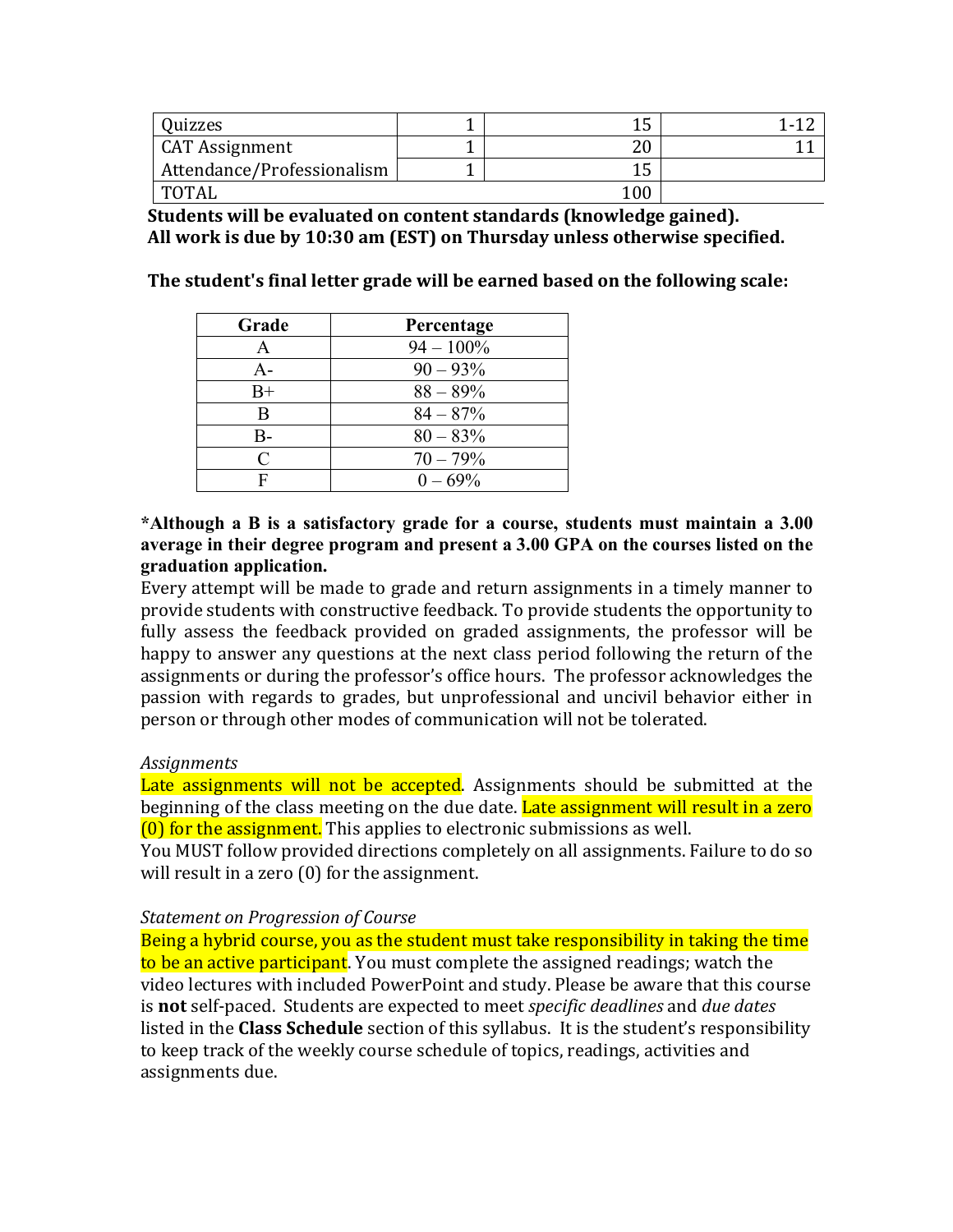# **Professional Disposition**

It is critical each student conduct themselves in an appropriate manner and decorum fitting of a health care provider. Making light of injuries, conditions, or illnesses that is not respectful to the class, instructor, or patient study will not be tolerated. Submission of documents or assignments should not include personal information and comply with Health Insurance Portability & Accountability Act (HIPPA) regulations. See https://cehd.gmu.edu/students/polices-procedures/

# **Technology Use During Class**

As per GMU policy, all sound emitting technology is required to be turned off and put away during the lecture and laboratory class meeting times. Additionally, no laptop computers or tablets will be permitted for use during class time; the exceptions are for use during presentations/projects, and technology deemed as necessary by the Office of Disability Services. Students utilizing various technology devices during class will be asked to leave class and will not be permitted to complete course work or receive any points for assignments that day.

## **E-Mail Correspondence**

Only messages that originate from a George Mason University address will be accepted; thus, your e-mail address must end in gmu.edu. The instructor will not read e-mail messages not originating from a GMU account. Also, when corresponding with any professional at GMU or off campus via e-mail, use the following, appropriate professional format; any e-mail not using this format will be returned to the students for revision before a response will be issued:

Dear Dr. Fyock (Beginning salutation)

I am looking forward to your class. (Text body)

Regards, (Ending Salutation) (Your name)

| Class Schedule     |      |              |                                                                                                 |                                                          |  |
|--------------------|------|--------------|-------------------------------------------------------------------------------------------------|----------------------------------------------------------|--|
| Focus/Week/Date    |      |              | <b>Focus</b>                                                                                    | <b>Due</b>                                               |  |
| <b>ntroduction</b> | Week | September 28 | Introduction & Basis of rehab<br>Read: Chapters 1-3<br>Watch: Intro to course<br>Lecture series | <b>Quiz due September</b><br>$30 \ (a) 10:30 \text{ am}$ |  |

# **Class Schedule**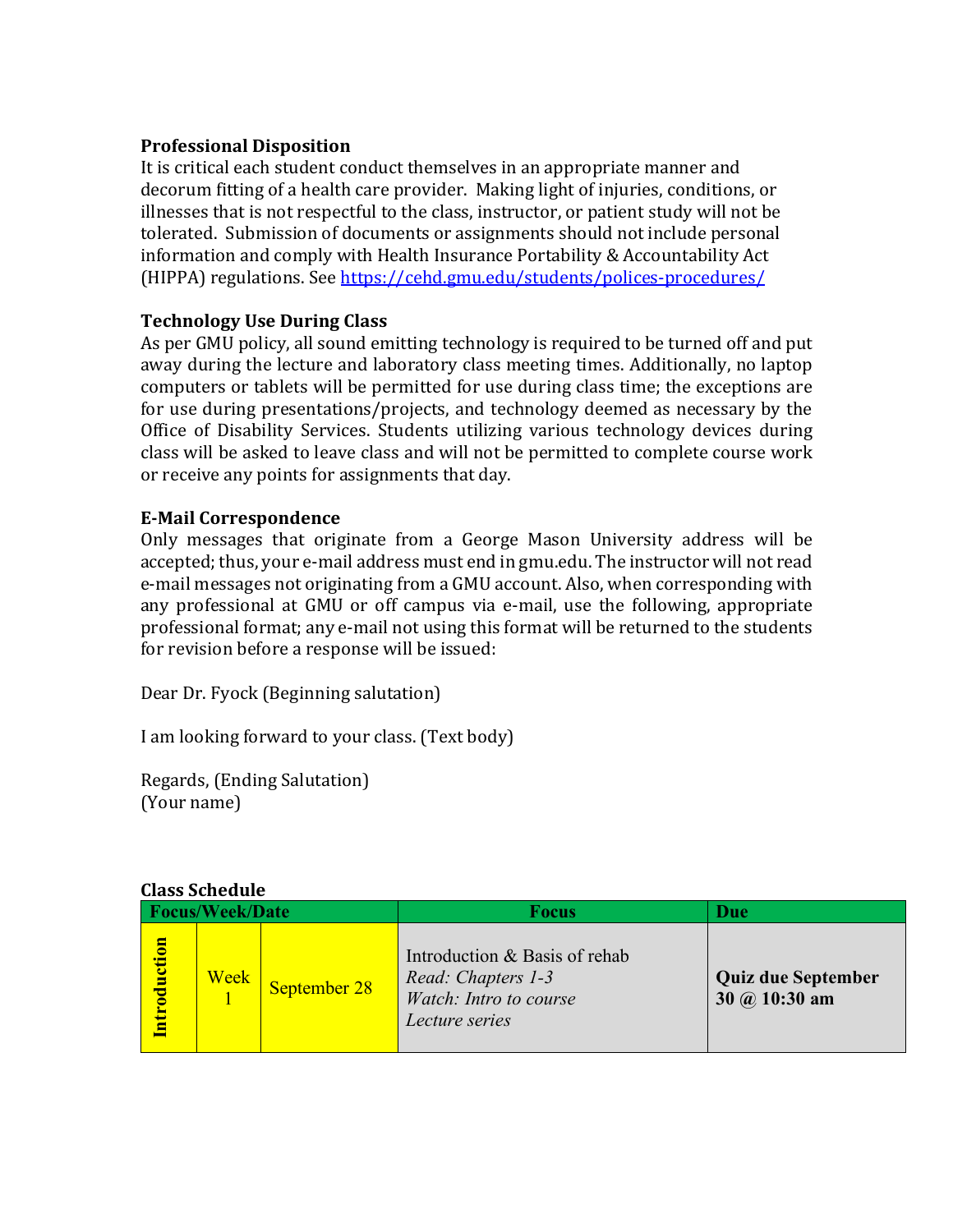|                            |                               | October 1     | Virtual Synchronous Meeting -<br>10:30 am to Noon                                                                                | <b>Thursday 10-1-2020</b>                                                                                     |
|----------------------------|-------------------------------|---------------|----------------------------------------------------------------------------------------------------------------------------------|---------------------------------------------------------------------------------------------------------------|
|                            |                               | N/A           | <b>In-Person - None</b>                                                                                                          | None                                                                                                          |
|                            |                               | October 5     | Components of Rehabilitation<br>Read: Chapters 4-7<br>Watch: Lecture series                                                      | <b>Quiz due October 7</b><br>$@10:30$ am                                                                      |
| <b>Components of Rehab</b> | <b>Week</b><br>$\overline{2}$ | October 8     | Virtual Synchronous Meeting -<br>10:30 am to Noon                                                                                | <b>Thursday 10-8-2020</b>                                                                                     |
|                            |                               | N/A           | <b>In-Person - None</b>                                                                                                          |                                                                                                               |
|                            | Week                          | October 12    | Range of Motion/Flexibility<br>Read: Chapters 8, 13, 14<br>Watch: Lecture series                                                 | <b>Quiz due October</b><br>$14@$ 10:30 am<br><b>Exam #1 due October</b><br>18 11:59 pm<br><b>Chapters 1-7</b> |
| <b>Components of Rehab</b> | $\overline{3}$                | October 15    | Virtual Synchronous Meeting -<br>10:30 am to Noon                                                                                | <b>Thursday 10-15-2020</b>                                                                                    |
|                            |                               | October 14    | <b>In-Person – Assigned Groups on BB</b>                                                                                         |                                                                                                               |
| ehab                       |                               | October 19    | Components of Rehabilitation<br>Read: Chapters 9, 11,12, 10<br>Watch: Lecture series                                             | <b>Quiz due October</b><br>$21@.10:30$ am                                                                     |
| <b>Components of R</b>     | Week<br>$\overline{4}$        | October 22    | Virtual Synchronous Meeting -<br>10:30 am to Noon                                                                                | <b>Thursday 10-22-2020</b>                                                                                    |
|                            |                               | October 19/21 | <b>In-Person – Assigned Groups on BB</b>                                                                                         |                                                                                                               |
| <b>Lower</b><br>Extremity  | Week<br>$\overline{5}$        | October 26    | <b>Additional Considerations for Rehab</b><br>Read Chapter 15<br>Lower Extremity Rehabilitation<br>Techniques<br>Read Chapter 23 | <b>Quiz due October</b><br>$28@10:30$ am<br>Exam #2 due<br>November 1 11:59 pm<br><b>Chapters 9-14</b>        |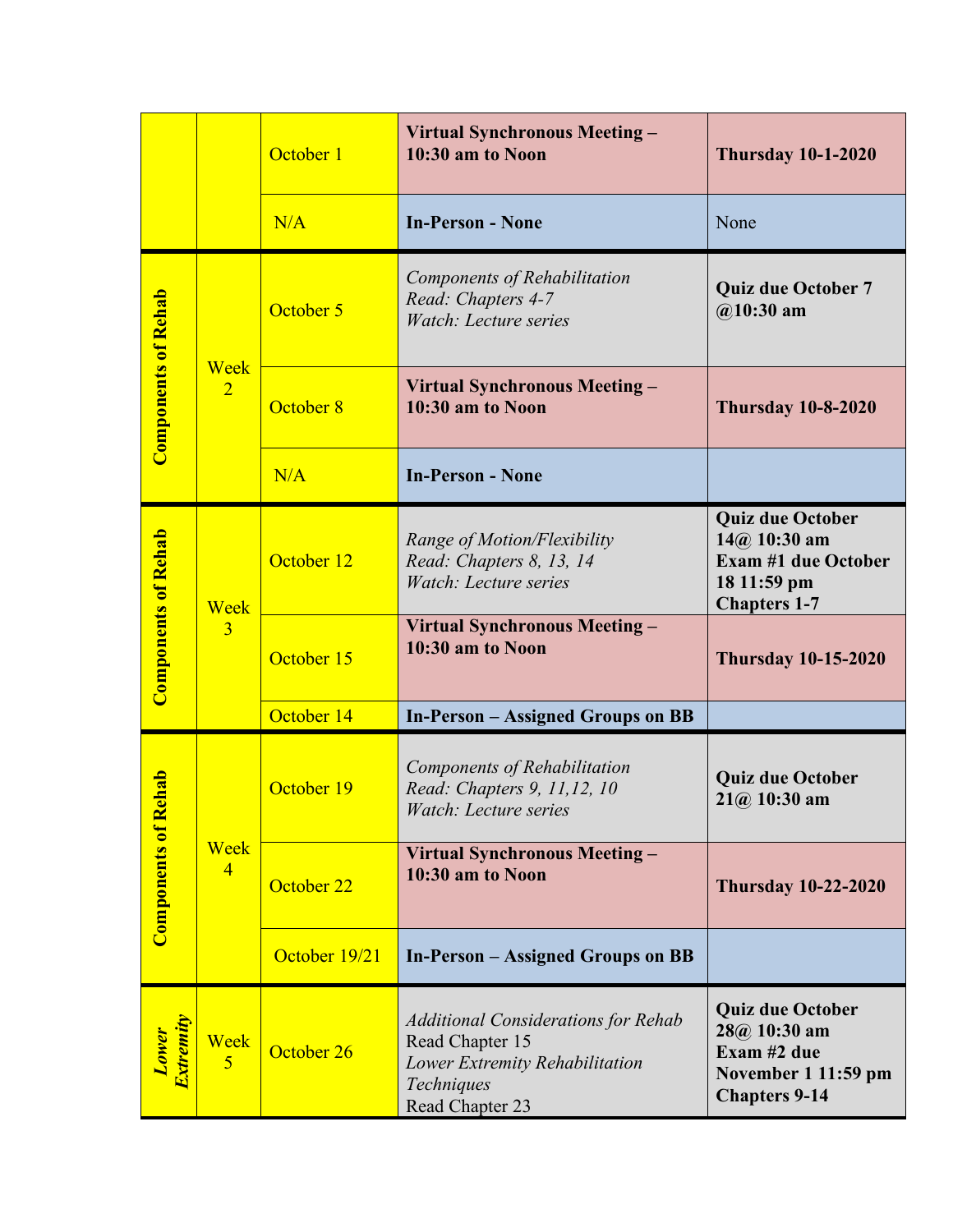|                                            |                         |               | Watch: Lecture Series                                                                             |                                                                                                           |
|--------------------------------------------|-------------------------|---------------|---------------------------------------------------------------------------------------------------|-----------------------------------------------------------------------------------------------------------|
|                                            |                         | October 29    | Virtual Synchronous Meeting -<br>10:30 am to Noon                                                 | <b>Thursday 10-29-2020</b>                                                                                |
|                                            |                         | October 26/28 | <b>In-Person - Assigned Groups on BB</b>                                                          |                                                                                                           |
|                                            |                         | November 2    | Lower Extremity Rehabilitation<br>Techniques<br>Read: Chapter 22<br><b>Watch: Lecture Series</b>  | <b>Quiz due November 4</b><br>$@10:30$ am<br>Exam #3 due<br>November 8 11:59 pm<br><b>Chapters 22, 23</b> |
| Lower Extremity Rehab<br><b>Techniques</b> | Week<br>6               | November 5    | Virtual Synchronous Meeting -<br>10:30 am to Noon                                                 | <b>Thursday 11-5-2020</b>                                                                                 |
|                                            |                         | November 2/4  | <b>In-Person - Assigned Groups on BB</b>                                                          |                                                                                                           |
|                                            |                         |               |                                                                                                   |                                                                                                           |
|                                            |                         | November 9    | Lower Extremity Rehabilitation<br>Techniques<br>Read: Chapters 21<br><b>Watch: Lecture Series</b> | <b>Quiz Due November</b><br>11 $@10:30$ am                                                                |
| <b>Techniques</b>                          | Week<br>$7\phantom{.0}$ | November 12   | Virtual Synchronous Meeting -<br>10:30 am to Noon                                                 | <b>Thursday 11-12-2020</b>                                                                                |
| <b>Lower Extremity Rehab</b>               |                         | November 9/11 | <b>In-Person - Assigned Groups on BB</b>                                                          |                                                                                                           |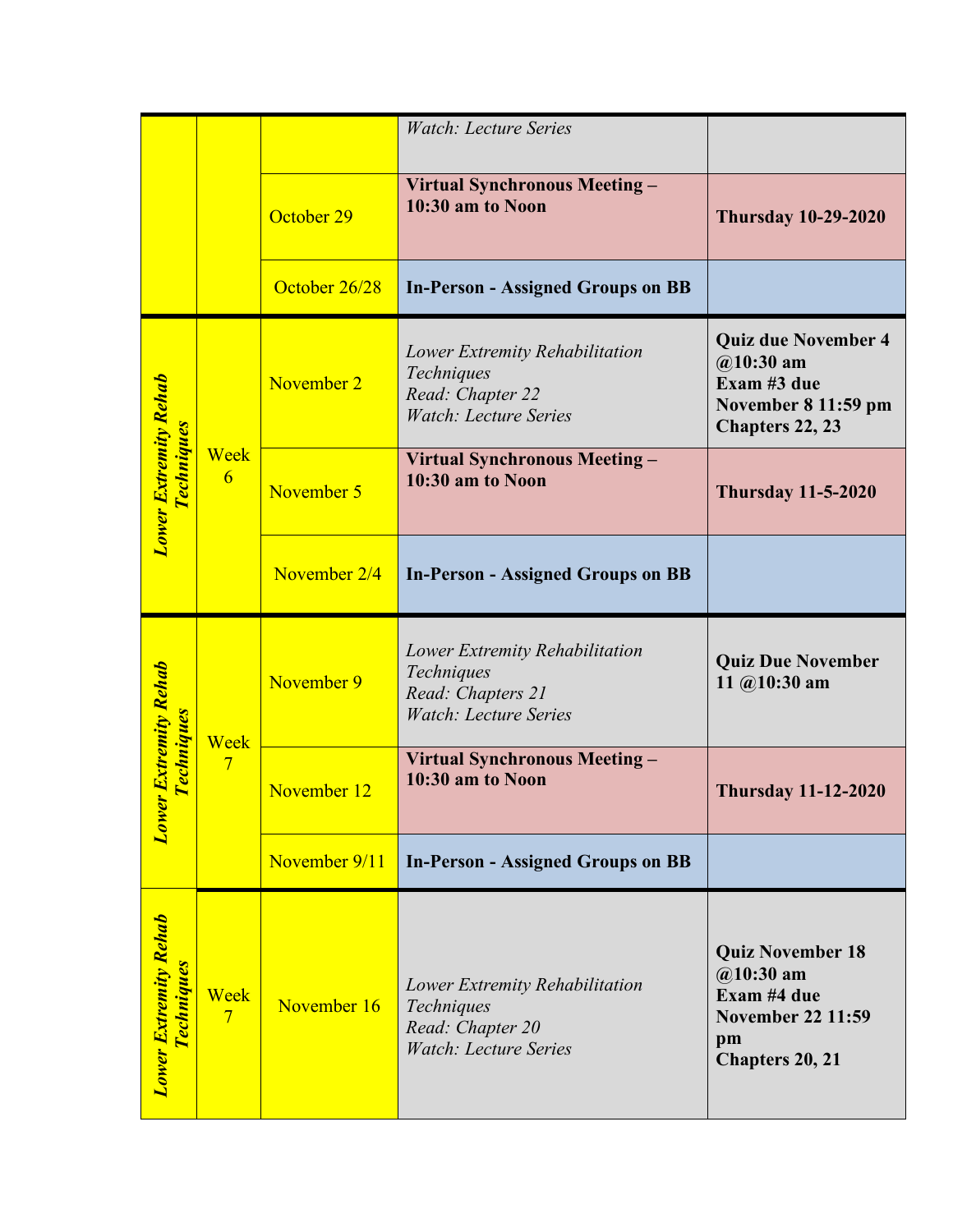|                      |                               | November 19                                     | Virtual Synchronous Meeting -<br>10:30 am to Noon               | <b>Thursday 11-19-2020</b>                                                                           |
|----------------------|-------------------------------|-------------------------------------------------|-----------------------------------------------------------------|------------------------------------------------------------------------------------------------------|
|                      |                               | November<br>16/18                               | <b>In-Person - Assigned Groups on BB</b>                        |                                                                                                      |
| $\frac{1}{\sqrt{2}}$ | <b>Week</b><br>$\overline{8}$ | Nov <sub>23</sub>                               | <b>Lab Practical Final Exam</b><br><b>Sign up for Exam Time</b> |                                                                                                      |
|                      |                               | Nov 23-Nov 29                                   | <b>Study For Written Final Exam</b>                             |                                                                                                      |
|                      | Final<br>Exam<br>Week         | $\sqrt{\frac{N_{\text{OV}}}{30 - \text{Dec}}$ 4 | Written Final Exam - Available at 8<br>am on November 27.       | <b>CAT Assignment Due</b><br>November 30 @ 11:59<br>pm<br><b>Final Exam Due 11:59</b><br>pm on Dec 4 |

# Note: Faculty reserves the right to alter the schedule as necessary, with **notification** to students.

# **Core Values Commitment**

The College of Education and Human Development is committed to collaboration, ethical leadership, innovation, research-based practice, and social justice. Students are expected to adhere to these principles: http://cehd.gmu.edu/values/.

# **GMU Policies and Resources for Students**

## *Policies*

- Students must adhere to the guidelines of the Mason Honor Code (see http://oai.gmu.edu/the-mason-honor-code/).
- Students must follow the university policy for Responsible Use of Computing (see http://universitypolicy.gmu.edu/policies/responsible-use-of-computing/).
- Students are responsible for the content of university communications sent to their Mason email account and are required to activate their account and check it regularly. All communication from the university, college, school, and program will be sent to students solely through their Mason email account.